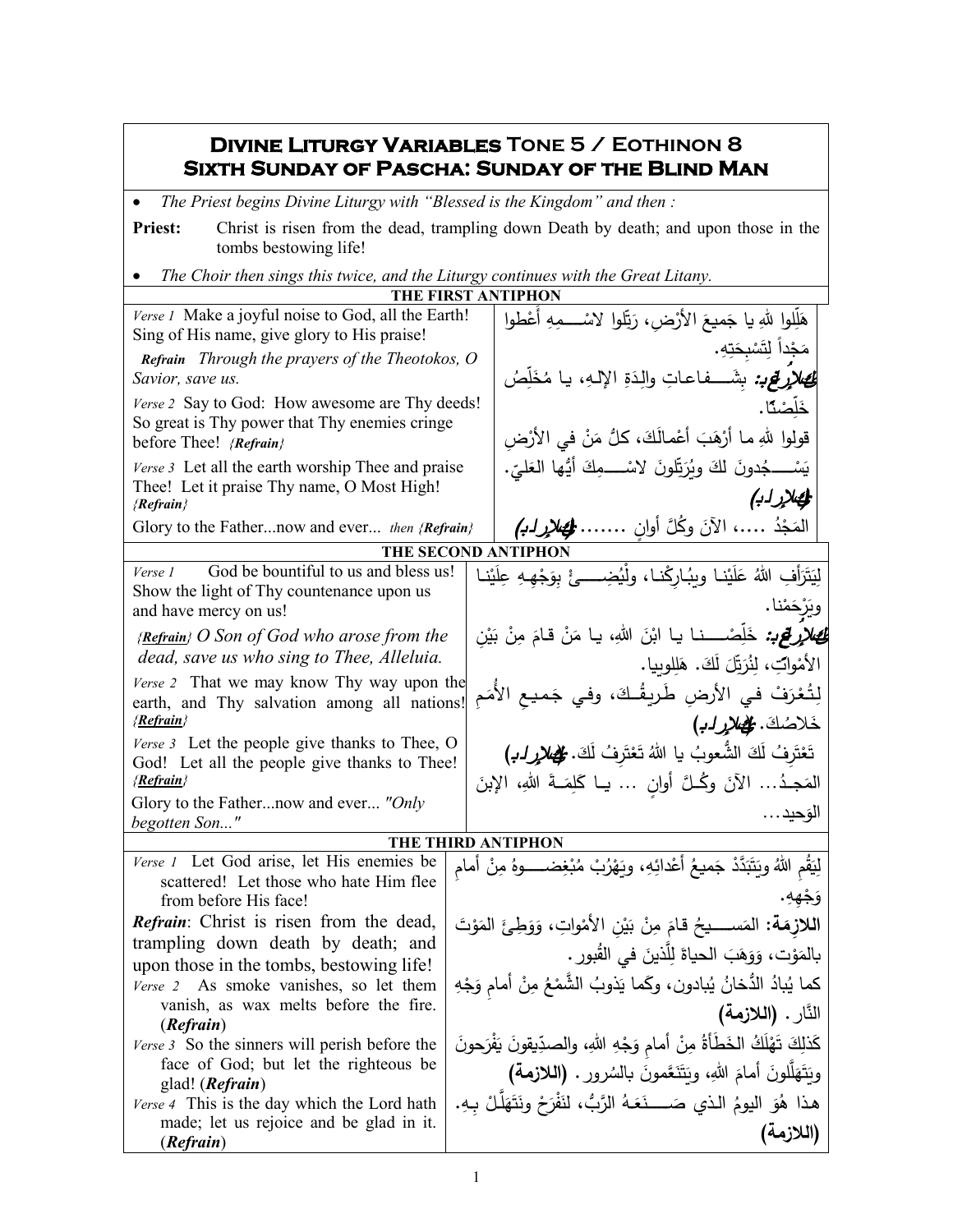| THE EISODIKON (ENTRANCE HYMN) OF PASCHA                                                                      |                                                |                                                                             |  |  |  |
|--------------------------------------------------------------------------------------------------------------|------------------------------------------------|-----------------------------------------------------------------------------|--|--|--|
| In the gathering places bless God the                                                                        |                                                | في المَجامِع بارِكوا الله، الرَّبَّ مِنْ يَنابيع إِسْـرائيل، خَلِّصْـنَا يا |  |  |  |
| Lord, from the springs of Israel. Save us,                                                                   |                                                |                                                                             |  |  |  |
| O Son of God, Who art risen from the                                                                         |                                                | ابنَ الله، يا مَنْ قامَ مِنْ بينِ الأمواتِ، لِنُرَيِّلَ لَكَ: هَلِلوبِيا.   |  |  |  |
| dead, who sing to Thee: Alleluia.                                                                            |                                                |                                                                             |  |  |  |
|                                                                                                              |                                                | RESURRECTIONAL APOLYTIKION IN TONE FIVE                                     |  |  |  |
| Let us believers praise and worship the Word;                                                                |                                                | لِنُسَبِّحْ نَحْنُ المُؤمِنينَ ونَسْجُدْ لِلْكَلِمَةِ، المُساوي لِلآبِ      |  |  |  |
| coeternal with the Father and the Spirit, born of                                                            |                                                | والرُّوح في الأَزَليَّةِ وعَدَم الابْتِداء ، المَوْلودِ مِنَ العَذْراءِ     |  |  |  |
| the Virgin for our salvation. For, He took<br>pleasure in ascending the Cross in the flesh to                |                                                |                                                                             |  |  |  |
| suffer death; and to raise the dead by His glorious                                                          |                                                | لِخَلاصِنا، لأَنَّهُ سُرَّ بِالْجَسَدِ أَنْ يَعْلُوَ على الصَّليبِ،         |  |  |  |
| Resurrection.                                                                                                |                                                | ويَحْتَمِلَ المَوْتَ، ويُنْهِضَ المَوْتي بِقِيامَتِهِ المَجِيدة.            |  |  |  |
|                                                                                                              |                                                | APOLYTIKION FOR GEORGE THE GREAT MARTYR IN TONE FOUR                        |  |  |  |
| As deliverer of captives and<br>defender of the poor, healer of the                                          |                                                | بما أنك للمأســــورين محرر ومعتق، وللفقراء والمســــاكين عاضــــد           |  |  |  |
| infirm, champion of kings:                                                                                   |                                                | وناصر ، وللمرضى طبيب وشاف، وعن المؤمنين مكافح ومحارب،                       |  |  |  |
| Victorious Great Martyr George,                                                                              |                                                | أيها العظيم في الشـــــهداء جاورجيوس اللابس الظفر ، تشــــفع إلى            |  |  |  |
| intercede with Christ our God, for<br>our souls' salvation.                                                  |                                                | المسيح الإله في خلاص نفوسنا.                                                |  |  |  |
|                                                                                                              |                                                | <b>KONTAKION OF PASCHA IN TONE EIGHT</b>                                    |  |  |  |
| Though Thou didst descend into the grave, O                                                                  |                                                | ولَئِنْ كُنتَ نَزَلْتَ إِلى قَبْرٍ يا مَنْ لا يَموتُ، إِلَّا أَنَّكَ        |  |  |  |
| Immortal One, yet didst Thou destroy the power                                                               |                                                |                                                                             |  |  |  |
| Hades, and didst arise as victor, O Christ<br>of                                                             |                                                | دَرَسْتَ قُوَّةَ الْجَحيمِ، وقُمْتَ غالِباً أَيُّها المَسيحُ الإله،         |  |  |  |
| God, calling to the myrrh-bearing women,                                                                     |                                                | ولِلْنِسْــــوَةِ حَـامِـلاتِ الطيبِ قُلْتَ "افْرَحْنَ"، وَوَهَبْتَ         |  |  |  |
| Rejoice, and giving peace unto Thine Apostles, O                                                             |                                                |                                                                             |  |  |  |
| Thou Who dost grant resurrection to the fallen.                                                              |                                                | رُسُلَكَ السَّلامِ، يا مانِحَ الواقِعينَ القِيامِ.                          |  |  |  |
|                                                                                                              |                                                | <b>EPISTLE</b> for the 6 <sup>th</sup> Sunday of Pascha                     |  |  |  |
| You, O Lord, shall keep us and preserve us. (Psalm<br>11:7)                                                  |                                                | أنتَ يا رَبُّ تَحَفَظُنا وَتَسْتُرْنا مِنَ هَذا الجيلِ.                     |  |  |  |
| Save me, O Lord, for the godly man has failed. (Psalm                                                        |                                                | خَلْصُني يا رَبُّ، فَإِنَّ البارَّ قَدْ فَنِي.                              |  |  |  |
| The reading is from the Acts of the Apostles (16:16-                                                         |                                                | فَصلٌ مِنْ أعمالِ الرُّسُلِ القِدَّيسينَ الأطهارِ                           |  |  |  |
|                                                                                                              |                                                | $(34-16:16)$                                                                |  |  |  |
| In those days, as we apostles were going to the place                                                        |                                                | في تِلكَ الأَيّامِ، فيما نَحنُ الرُّسُلَ مُنطَلِقونَ إلى                    |  |  |  |
| of prayer, we were met by a slave girl who had a spirit<br>of divination and brought her owners much gain by |                                                | الصَّلاةِ، اسْتَقبَلَتْنَا جارِيَةٌ بِها روحُ عَرافَةٍ. وَكانَتْ            |  |  |  |
|                                                                                                              | soothsaying. She followed Paul and us, crying, |                                                                             |  |  |  |
| "These men are servants of the Most High God, who                                                            |                                                | تُكْسِبُ مَوالِيها كَسْبًا جَزِيلاً بعَرافَتِها، فَطَفِقَتْ                 |  |  |  |
| proclaim to you the way of salvation." And this she                                                          |                                                | تَمْشي في إثْرِ بولُسَ وَإِثْرِنا، وَتَصيحُ قائِلَةً: هَؤَلاءِ              |  |  |  |
| did for many days. But Paul was annoyed, and turned                                                          |                                                | الرِّجالُ هُم عَبيدُ اللَّهِ العَلِيِّ، وَهُمْ يُبَشِّرُونَكُمْ بِطَرِيقٍ   |  |  |  |
| and said to the spirit, "I charge you in the name of                                                         |                                                | الْخَلاص. وَصَنَعَتْ ذَلِكَ أَيَّامًا كَثِيرَةً، فَتَضَجَّرَ                |  |  |  |
| Jesus Christ to come out of her." And it came out that                                                       |                                                |                                                                             |  |  |  |
| very hour. But when her owners saw that their hope<br>of gain was gone, they seized Paul and Silas and       |                                                | بولُسُ، والنَّفَتَ إلى الرّوح وَقالَ: إنّي آمُرُكَ بِاسْم                   |  |  |  |
| dragged them into the market place before the rulers;                                                        |                                                | يَسوعَ المَسيحِ أَنْ تَخرُجَ مِنْها. فَخَرَجَ في تِلكَ                      |  |  |  |
| and when they had brought them to the magistrates                                                            |                                                |                                                                             |  |  |  |
| they said, "These men are Jews and they are                                                                  |                                                | السّاعَة. فَلَمّا رَأَى مَواليها أَنَّهُ قَد خَرَجَ رَجاءُ                  |  |  |  |
| disturbing our city. They advocate customs which it                                                          |                                                | مَكسَبِهِمْ، قَبَضُوا عَلى بولُسَ وَسيلا وَجَرَّوهُما إلى                   |  |  |  |
| is not lawful for us Romans to accept or practice."<br>The crowd joined in attacking them; and the           |                                                | السّوقِ عِندَ الحُكَّامِ، وَقَدَّموهُما إلى الوُلاةِ قائِلينَ:              |  |  |  |
| magistrates tore the garments off them and gave orders                                                       |                                                | إِنَّ هَذَينِ الرَّجُلَينِ يُبَلْبِلانِ مَدينَتَنَا وَهُما يَهوديّانِ،      |  |  |  |
| to beat them with rods. And when they had inflicted                                                          |                                                | وَيُنادِيان بِعاداتٍ لا يَجُوزُ لَنا قَبُولُها، وَلا العَمَلُ               |  |  |  |
| many blows upon them, they threw them into prison,                                                           |                                                |                                                                             |  |  |  |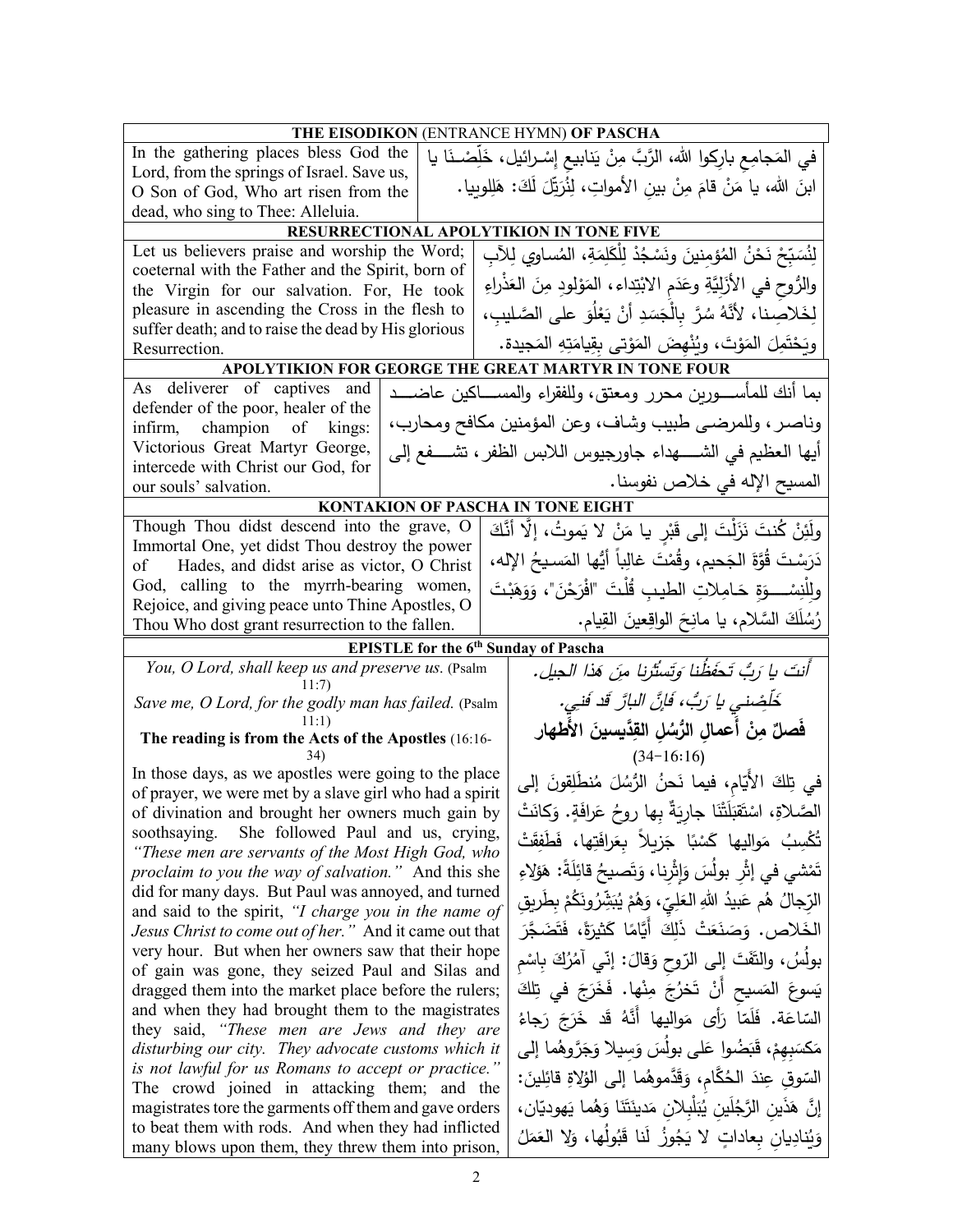| charging the jailer to keep them safely. Having                                                             |  | بِها إذ نَحنُ رومانِيُّون. فَقامَ عَلَيهِما الْجَمعُ مَعًا،                    |  |  |  |
|-------------------------------------------------------------------------------------------------------------|--|--------------------------------------------------------------------------------|--|--|--|
| received this charge, he put them into the inner prison                                                     |  | وَمَزَّقَ الْوُلاةُ ثِيابَهُما، وَأَمَروا بِأَنْ يُضْرَبِا بِالْعِصِيِّ.       |  |  |  |
| and fastened their feet in the stocks. But about<br>midnight Paul and Silas were praying and singing        |  |                                                                                |  |  |  |
| hymns to God, and the prisoners were listening to                                                           |  | وَلَمّا أَثْخَنوهُما بِالْجِراحِ أَلقَوهُما في السِّجنِ،                       |  |  |  |
| them, and suddenly there was a great earthquake, so                                                         |  | وَأُوصَوا السَّجَّانَ بِأَنْ يَحرُسَهُما بِضَبْطٍ. وَهوَ إِذْ                  |  |  |  |
| that the foundations of the prison were shaken; and                                                         |  | أُوصِيَ بِمِثْلِ تِلكَ الوَصِيَّةِ، أَلقاهُما في السِّجن                       |  |  |  |
| immediately all the doors were opened and everyone's                                                        |  | الداخِلِيّ، وَضَبَطَ أَرِجُلَهُما في المِقْطَرَةِ. وَعِندَ                     |  |  |  |
| fetters were unfastened. When the jailer woke and                                                           |  |                                                                                |  |  |  |
| saw that the prison doors were open, he drew his<br>sword and was about to kill himself, supposing that     |  | نِصْفِ اللَّيلِ، كانَ بولُسُ وَسيلا يُصَلِّيان                                 |  |  |  |
| the prisoners had escaped. But Paul cried with a loud                                                       |  | وَيُسَبّحان اللهَ، والمَحْبوسونَ يَسْمَعونَهُما، فَحَدَثَتْ                    |  |  |  |
| voice, "Do not harm yourself, for we are all here."                                                         |  | بَغْتَةً زَلزَلَةٌ عَظِيمَةٌ حَتَّى تَزَعَزَعَتْ أَسُسُ السِّجن.               |  |  |  |
| And he called for lights and rushed in, and trembling                                                       |  | فانْفَتَحَت في الحالِ الأَبْوابُ كُلَّها، وانْفَكَّت قُيُودُ                   |  |  |  |
| with fear he fell down before Paul and Silas, and                                                           |  |                                                                                |  |  |  |
| brought them out and said, "Men, what must I do to be<br>saved?" And they said, "Believe in the Lord Jesus, |  | الجَميع. فَلَمّا استَيَقَظَ السَّجّانُ، وَرَأَى أَبوابَ                        |  |  |  |
| and you will be saved, you and your household." And                                                         |  | السِّجنِ أَنَّها مَفْتُوحَةٌ، استَلَّ السَّيفَ وَهَمَّ أَنْ يَقْتُلَ           |  |  |  |
| they spoke the word of the Lord to him and to all that                                                      |  | نَفْسَهُ، لِظَنِّهِ أَنَّ المَحبُوسينَ قَدْ هَرَبوا . فنَاداهُ بولُسُ          |  |  |  |
| were in his house. And he took them the same hour of<br>the night, and washed their wounds, and he was      |  | بِصَوْتٍ عالِ قائِلاً: لا تَعْمَل بِنَفْسِكَ سُوءًا، فَإِنَّا                  |  |  |  |
| baptized at once, with all his family. Then he brought                                                      |  | جَميعَنا هَهُنا. فَطَلَبَ مِصْباحًا، وَوَثَبَ إلى داخِلِ،                      |  |  |  |
| them up into the house, and set food before them; and                                                       |  | وَخَرَّ لِبُولَسَ وَسِيلاً وَهوَ مُرْتَعِدٌ، ثُمَّ خَرَجَ بِهِما               |  |  |  |
| he rejoiced with all his household that he had believed<br>in God.                                          |  |                                                                                |  |  |  |
| Priest: Peace be to you reader.                                                                             |  | وَقالَ: يا سَيِّدَيَّ ماذا يَنْبَغِي لي أَنْ أَصْنَعَ لِكَي                    |  |  |  |
| Reader: And to your spirit.                                                                                 |  | أَخْلُصَ؟ فَقَالا: آمِنْ بِالرَّبِّ يَسوعَ المَسيح،                            |  |  |  |
| (Refrain) Alleluia, Alleluia, Alleluia.                                                                     |  | فَتَخْلُصَ أَنتَ وَأَهْلُ بَيْتِكَ. وَكَلَّماهُ هُوَ وَجَميعَ مَنْ             |  |  |  |
| verse: I will sing of your mercies, O Lord, forever.                                                        |  | في بَيتِهِ بِكَلِمَةِ الرَّبِّ. فَأَخَذَهُما في تِلكَ السّاعَةِ                |  |  |  |
| (Psalm 88:1)                                                                                                |  | مِنَ اللَّيلِ، وَغَسَلَ جِراحَهُما، وَاعْتَمَدَ مِن وَقْتِهِ، هُوَ             |  |  |  |
| (Refrain) Alleluia, Alleluia, Alleluia.                                                                     |  | وَذَووهُ أَجْمَعون. ثُمَّ أَصْعَدَهُما إِلَى بَيْتِهِ وَقَدَّمَ لَهُما         |  |  |  |
| verse: For you have said: "Mercy shall be built up                                                          |  |                                                                                |  |  |  |
| forever." (Psalm 88:2)                                                                                      |  | مائِدَةً، وابْتَهَجَ مَعَ جَميع أَهلِ بَيتِهِ، إذْ كانَ قَدْ                   |  |  |  |
| (Refrain) Alleluia, Alleluia, Alleluia.                                                                     |  | أَمَنَ بِالله.                                                                 |  |  |  |
| <b>GOSPEL</b> for the 6 <sup>th</sup> Sunday of Pascha                                                      |  |                                                                                |  |  |  |
| The Reading from the Holy Gospel                                                                            |  | فَصْلٌ شَرِيفٌ مِنْ بِشارَةِ القِدّيسِ يوحَنّا الإِنْجِيلي                     |  |  |  |
| according to St. John (9:1-38)<br>At that time, when Jesus was passing, he saw a                            |  | البَشير والتلميذِ الطاهِرِ (1:9-38)                                            |  |  |  |
| man blind from his birth. And His disciples                                                                 |  | في ذَلِكَ الزَّمانِ، فيما يَسوعُ مُجْتازٌ ، رَأَى إنْسانًا أَعْمى              |  |  |  |
| asked Him, "Rabbi, who sinned, this man or his                                                              |  |                                                                                |  |  |  |
| parents, that he was born blind?"<br>Jesus                                                                  |  | مُنذُ مَولِدِهِ. فَسَأَلَهُ تَلاميذُهُ قائِلينَ: يا رَبُّ، مَن أَخْطَأَ أَهَذا |  |  |  |
| answered, "It was not that this man sinned, or                                                              |  | أَمْ أَبَواهُ حَتّى وُلِدَ أَعمى؟ أَجابَ يَسوعُ: لا هَذا أَخْطَأ وَلا          |  |  |  |
| his parents, but that the works of God might be                                                             |  | أَبَواهُ، لَكِن لِتَظْهَرَ أَعْمالُ اللهِ فيهِ. ۖ يَنْبَغي لَمِي أَنْ أَعْمَلَ |  |  |  |
| made manifest in him. I must work the works of<br>Him who sent Me, while it is day; night comes,            |  |                                                                                |  |  |  |
| when no one can work. As long as I am in the                                                                |  | أَعْمالَ الذي أَرْسَلَني ما دامَ نَهارٌ . يَأْتي لَيلٌ حَيْثُ لا               |  |  |  |
| world, I am the light of the world." As he said                                                             |  | يَسْتَطْيعُ أَحَدٌ أَنْ يَعْمَلَ. ما دُمْتُ في العالَم، فَأَنا نورُ            |  |  |  |
| this, he spat on the ground and made clay of the                                                            |  | العالَم. قالَ هَذا، وَتَفَلَ عَلَى الأرض، وَصَنَعَ مِن تَفْلَتِهِ              |  |  |  |
| spittle and anointed the man's eyes with the<br>clay, saying to him, "Go, wash in the pool of               |  | طينًا، وَطَلى بِالطَّين عَينَيّ الأعْمى، وَقَالَ لَهُ: اذْهَبْ                 |  |  |  |
|                                                                                                             |  |                                                                                |  |  |  |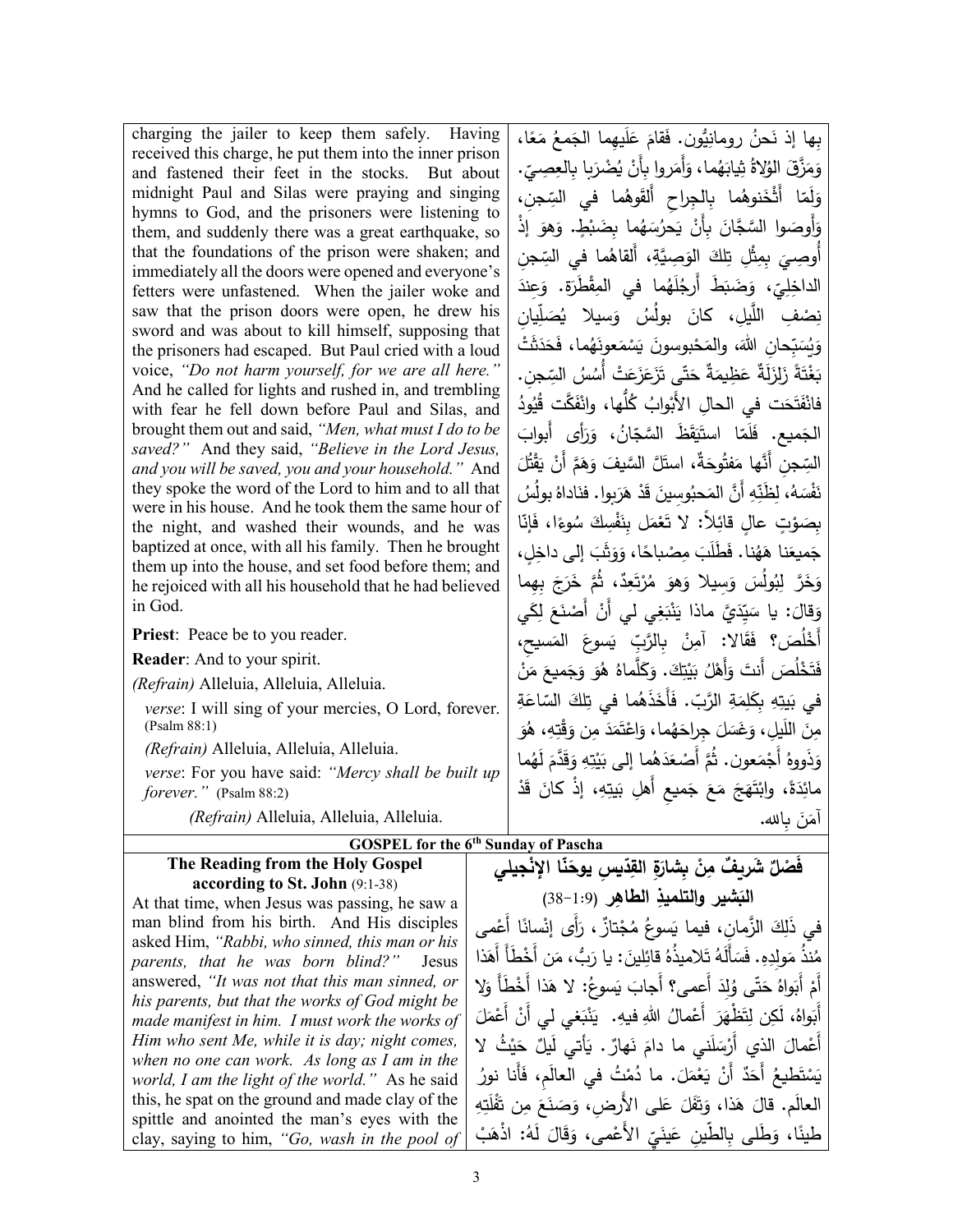*Siloam,"* which means *"Sent."* So he went and washed and came back seeing. The neighbors and those who had seen him before as a beggar, said, *"Is not this the man who used to sit and beg?"* Some said, *"It is he;"* others said, *"No, but he is like him."* He said, *"I am the man."* They said to him, *"Then how were your eyes opened?"* He answered, *"The man called Jesus made clay and anointed my eyes and said to me, 'Go to Siloam and wash'; so I went and washed and received my sight."* They said to him, *"Where is he?"* He said, *"I do not know."* They brought to the Pharisees the man who had formerly been blind. Now it was a Sabbath day when Jesus made the clay and opened his eyes. The Pharisees again asked him how he had received his sight. And he said to them, *"He put clay on my eyes, and I washed, and I see."* Some of the Pharisees said, *"This man is not from God, for He does not keep the Sabbath."* But others said, *"How can a man who is a sinner do such signs?"* There was a division among them. So they again said to the blind man, *"What do you say about Him, since He has opened your eyes?"* He said, *"He is a prophet."* The Jews did not believe that he had been blind and had received his sight, until they called the parents of the man who had received his sight, and asked them, *"Is this your son, who you say was born blind? How then does he now see?"* His parents answered, *"We know that this is our son, and that he was born blind; but how he now sees we do not know, nor do we know who opened his eyes. Ask him; he is of age, he will speak for himself."* His parents said this because they feared the Jews, for the Jews had already agreed that if anyone should confess him to be Christ, he was to be put out of the synagogue. Therefore, his parents said, *"He is of age, ask him."* So for the second time they called the man who had been blind, and said to him, *"Give God the praise; we know that this man is a sinner."* He answered, *"Whether he is a sinner, I do not know; one thing I know, that though I was blind, now I see."* They said to him, *"What did He do to you? How did He open your eyes?"* He answered them, *"I have told you already, and you would not listen. Why do you want to hear it again? Do you too want to become His disciples?"* And they reviled him, saying, *"You are His disciple, but we are disciples of Moses. We know that God has spoken to Moses, but as for this man, we do not* 

واغْتَسِلْ في بِرْكَةِ سِلْوامَ (الذي تَفْسيرُهُ المُرْسَل). فَمَضى<br>موسيق َ واغْتَسَلَ وَعادَ بَصيرًا. فالجيرانُ والذينَ كانوا يَرَوْنَهُ مِن<br>مستَقِيد ْ قَبلُ أَنَّهُ كانَ أَعْمى قالوا: أَلَيسَ هَذا هُوَ الذي كانَ يَجْلِسُ<br>-ֺ<u>֓</u> وَيَسْتَعطي؟ فَقالَ بَعْضُهُم هَذا هُوَ، وَأَخَرونَ قالوا "إِنَّهُ َ يُشْدِِهُهُ". وَأَمَّا هُوَ فَكانَ يَقولُ "إِنِّي أَنا هُوَ ." فَقالوا لَهُ:<br>. كَيْفَ انْفَتَحَتْ عَيْناكَ؟ أَجابَ ذاكَ وَقالَ: إنسانٌ يُقالُ لَهُ<br>م ْ إلى َب َ ْ لي "اذه َقال َ َّي و َین َ َطلى ع ًا و َ طین َ نع ،ُ ص َسوع � بِرِكَةِ سِلْوامَ واغْتَسِل." فَمَضَيْتُ واغْتَمَلْتُ، فَأَبْصَرتُ.<br>مَسْسَفَعْ فَقالوا لَهُ: أَينَ ذاك؟ فَقالَ: لا أَعْلَم. فَأَتَوا بِهِ، أَيْ بِالذي كانَ قَبْلاً أَعْمى إلى الفَريسِيِّينَ. وَكانَ حينَ صَنَعَ يَسوعُ<br>-َ أَ ً �ضا، ّ�سیون َر ُ الف َه َ أَل َس ٍت. ف ب َ ُ س َوم ِ ی ْه � َ ن ی َ َ ع َح َت ف َ َ و الطین ّ .<br>. ْ كَيفَ أَبْصَرَ؟ فَقَالَ لَهُم: جَعَلَ عَلَى عَيْنَيَّ طَينًا ثُمَّ<br>مسمود الصَّائِف **ٔ** اغْتَسَلتُ، فَأَنا الآنَ أُبْصِر . فَقالَ قَومٌ مِنَ الفَرّيسِيّينَ: هَذا<br>. **:** الإِنْسانُ لَيْسَ مِنَ اللهِ، لأَنَّهُ لا يَحْفَظُ السَّبتَ. آخَرونَ قالوا: كَيفَ يَقدِرُ إنْسانٌ خاطِئٌ أَنْ يَعمَلَ مِثْلَ هَذِهِ<br>-الآيات؟ فَوَقَعَ بَينَهُمْ شِقاقٌ. فَقالوا أَيضًا لِلأَعمى: ماذا<br>مستقى التفاتي تَقولُ أَنتَ عَنْهُ مِنْ حَيْثُ إِنَّهُ فَتَحَ عَيْنَيْكِ؟ فَقالَ: إِنَّهُ ْ َنبِيٌّ. وَلَم يُصَدِّقِ الْيَهوِدُ عَنهُ أَنَّهُ كانَ أَعمى فَأَبصَرَ َ حَتّى دَعَوا أَبَوَي الذي أَبصَرَ ۖ وَسَأَلُوهُما قائِلينَ: أَهَذا هُوَ<br>مُمْسِمَعَتُ اللهَ َ ابْنُكُما الذي تَقولانِ إنَّهُ وُلِدَ أَعمى؟ فَكَيفَ أَبْصَرَ الآن؟<br>أَ أَجابَهُمْ أَبَواهُ وَقالاً: نَحنُ نَعْلَمُ أَنَّ هَذا وَلَدُنا، وَأَنَّهُ وُلِدَ<br>ءَ ْ أَعمى، وَأَمَّا كَيفَ أَبْصَرَ الْأَنَ فَلا نَعْلَمُ، أَوْ مَنْ فَتَحَ ْ عَيْنَيْهِ، فَنَحنُ لا نَعْلَمُ، هُوَ كامِلُ السِّنِّ فاسْأَلوهُ، فَهُوَ<br>حَيَّةٌ ْ ِ<br>ِ ْ َ :<br>-يَتَكَلَّمُ عَنْ نَفْسِهِ. قالَ أَبَواهُ هَذا، لأَنَّهُما كاناً يخافانِ مِنَ<br>. َبَا .<br>ا الیَهودِ، لأَنَّ الیَهودَ كانوا قَدْ تَعاهَدوا أَنَّهُ إنِ اعْتَرَفَ أَحَدٌّ<br>ءَ بِأَنَّهُ المَسيحُ، يُخْرَجُ مِنَ المَجْمعِ. فَلِذَلِكَ قالَ أَبَواهُ، "هُوَ كامِلُ السِّنِّ، فاسْأَلوهُ." فَدَعَوا ثَانِيَةً الإِنْسانَ الذي كانَ<br>أ َ ْسان َذا الإن ُ أَ َّن ه َم ل َع َ َّإنا ن ًا �، ف ْد َج :ُ أَ ِعط م َه َقالوا ل ْمى و أَع ْ خاطِئٌ. فَأَجابَ ذاكَ وَقال: أَخاطِئٌ هُوَ لا أَعْلَمُ، إِنَّما<br>فَيَضَعَفُونَ أَعْلَمُ شَيْئًا واحِدًا، أَنّي كُنْتُ أَعْمى، والآنَ أَنا أُبْصِر.<br>مَسَيَمَا أَعْلَمُ الْمَسْمَدِينَ .<br>. **ٔ** فَقالوا لَهُ أَيضًا: ماذا صَنَعَ بِكَ؟ كَيفَ فَتَحَ عَيْنَيْكَ؟<br>\* ْ <u>ّ</u> أَجابَهُمْ: قَدْ أَخبَرتُكُم فَلَمْ تَسْمَعوا، فَماذا تُريدونَ أَنْ<br>مستقى الله عليه الله عليه الله عليه الله عليه الله عليه الله عليه الله عليه الله عليه الله عليه الله عليه الله تَسْمَعوا أَيضًا؟ أَلَعَلَّكُمْ أَنتُمْ أَيضًا تُريدونَ أَنْ تَصيروا لَهُ تَلامیذ؟ فَشَتَموهُ وَقالوا لَهُ: أَنتَ تِلمیذُ ذاكَ، وأَمّا نَحنُ<br>حَصَبَتْ فَإِنَّا تَلاميذُ موسى، وَنَحنُ نَعْلَمُ أَنَّ اللهَ قَدْ كَلَّمَ موسى، ْ